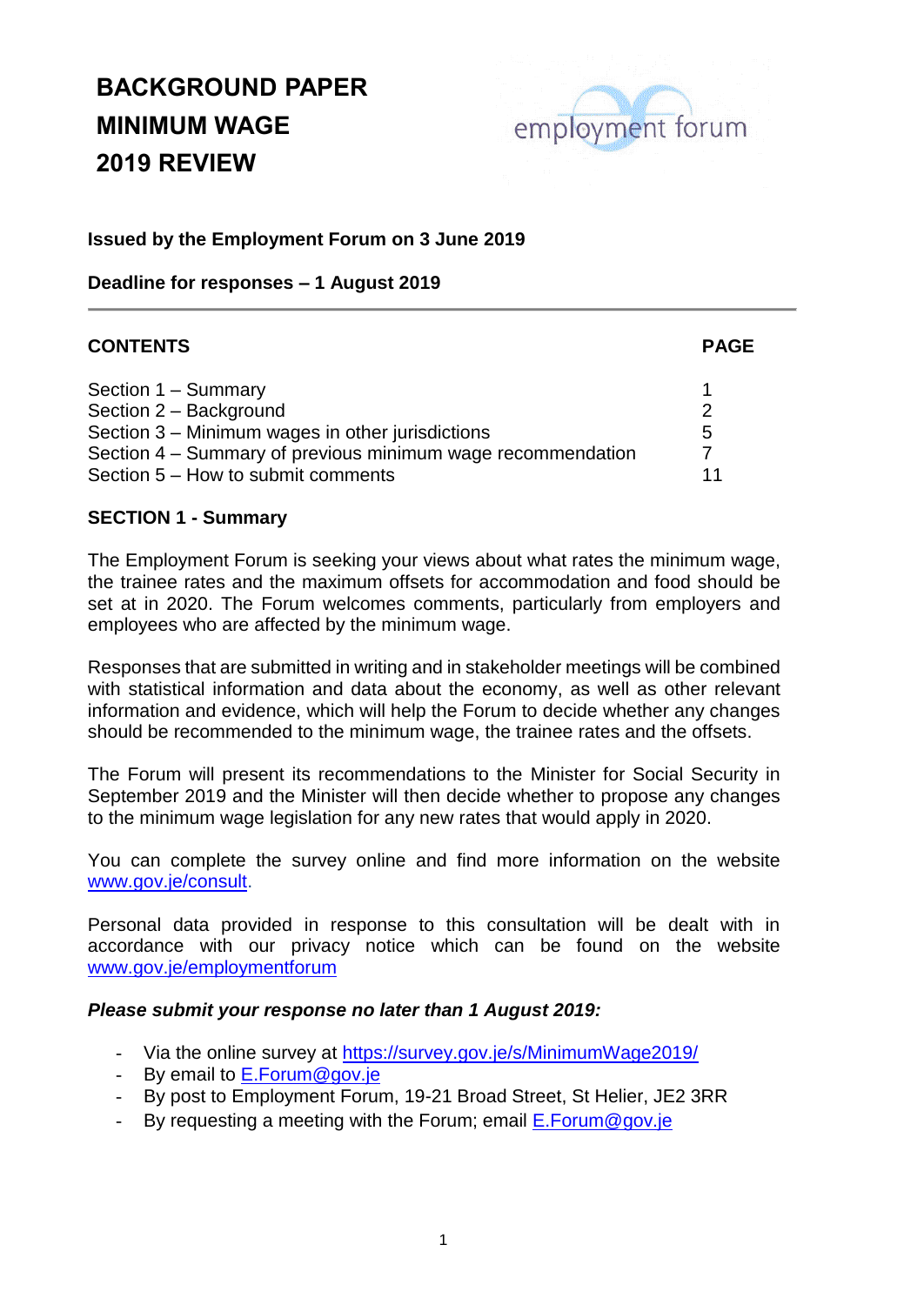

### **SECTION 2 - Background**

Employees in Jersey have had the right to receive the statutory minimum wage since July 2005 when the Employment (Jersey) Law 2003 (the 'Employment Law') came into force. The Employment Law also established the Employment Forum (the 'Forum') as an independent body that must consult on the level of the minimum wage and make recommendations to the Minister for Social Security (the 'Minister'). The Employment Law requires that, in making its recommendations to the Minister, the Forum must consult and it must consider the effect of the minimum wage on the economy and on competitiveness.

The Minister, Deputy Judy Martin, wrote to the Forum on 2 March 2019 directing the Forum to undertake this year's minimum wage review, taking its statutory duties into account as well as the following two factors:

1. **States' objective** - In accordance with the decision of the States Assembly on 6 March 2018, the Forum must take into account the objective of the States regarding its intentions for the future of the minimum wage, which is as follows;

> *"the minimum wage should be set at 45% of average earnings by the end of 2020 subject to consideration of economic conditions and the impact on competitiveness and employment of the low paid in Jersey; and requested the Employment Forum to have regard to this objective when making its recommendation on the level of the minimum wage to the Minister for Social Security; and further requested the Council of Ministers to investigate and propose a programme to deliver productivity improvements in low paid sectors, with outline proposals to be delivered in April 2018, and a detailed plan by December 2018."*

The Minister has asked the Forum to ensure that the States' objective is given appropriate consideration, equivalent to the other statutory factors, given that the Forum's recommendation this year will be for a minimum wage that will apply in the target year of 2020. The Minister noted that the States' objective is for the minimum wage to reach a figure equivalent to 45 percent of average earnings by the end of 2020, not necessarily by 1 April 2020.

The Minister also asked the Forum to seek comments on the decision to achieve a higher overall increase by applying two minimum wage increases in 2019.

The decision of the States Assembly is an aspirational target that is subject to a number of other factors. It is important to clarify that 45 percent of mean earnings is not a fixed objective that the Forum is obliged to meet. It is one of the factors which the Forum is required to take into account in making its recommendations.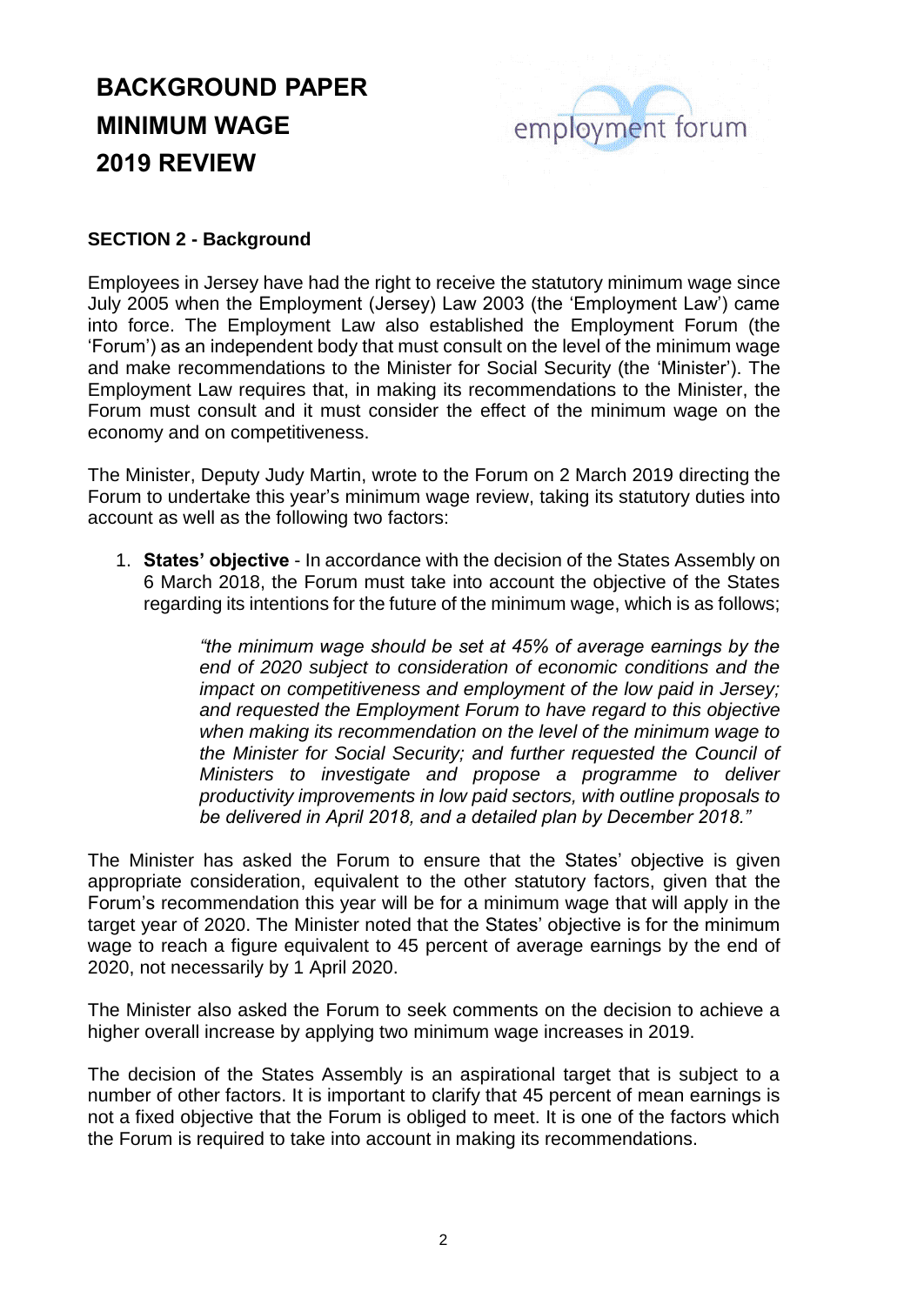

If the minimum wage today was equivalent to 45 percent of the mean weekly earnings (£740 in June 2018) it would be £8.33 per hour, 3.7 percent higher than the October 2019 minimum wage of £8.02.

The calculation of 45 percent of mean weekly earnings is a moving target as the figure changes based on the latest average earnings data published by Statistics Jersey in August each year. For example, if the mean weekly earnings were to increase by £10 to reach £750 in June 2019, a minimum wage rate equivalent to 45 percent of that figure would be £8.44 (a 5.2% increase on the October minimum wage of £8.02). If the mean weekly earnings figure were to increase by £20 to reach £760 in June 2019, an hourly minimum wage rate equivalent to 45 percent of that figure would be £8.55 (a 6.6% increase on the October minimum wage of £8.02).

*2.* **Productivity plan** - The Council of Ministers had stated in 2018 that it intended to provide a programme to help those businesses that rely on lower-paid employees, such as in agriculture and hospitality, to adapt to an increased minimum wage. The Council of Ministers had agreed to deliver a plan by December 2018.

The Forum was advised in May 2018 that an outline productivity plan would not be available in time for the 2018 minimum wage review due to the election and purdah period and the formation of a new Council of Ministers in June 2018.

The Forum prepared its recommendation in the absence of a productivity plan, stating in its report to the Minister;

*"A further advantage in deferring part of the 2019 minimum wage increase until October is that a programme to improve productivity in low paying sectors is anticipated later this year. If employers or sector representatives are concerned about the level of the recommended minimum wage for 2019, this gives them more time to become involved in the development of the plan and to lobby government for the support they require to pay higher wages. The Forum hopes that this recommendation for a more significant minimum wage increase will encourage government to drive forward an appropriate plan that meets the needs of the affected sectors by October 2019. If a plan is not delivered, or it is not effective, this is likely to have an impact on the Forum's minimum wage recommendation for 2020."*

The Minister has asked the Forum to consult this year on what measures businesses may have taken to adjust to the significant 6.9 percent increase in the minimum wage in 2019, such as whether businesses are taking their own steps to improve productivity.

To date, a productivity plan has not been published by the Council of Ministers. In response to a written question in the States Assembly on 30 April 2019, the Minister for Economic Development, Tourism, Sport and Culture stated the following: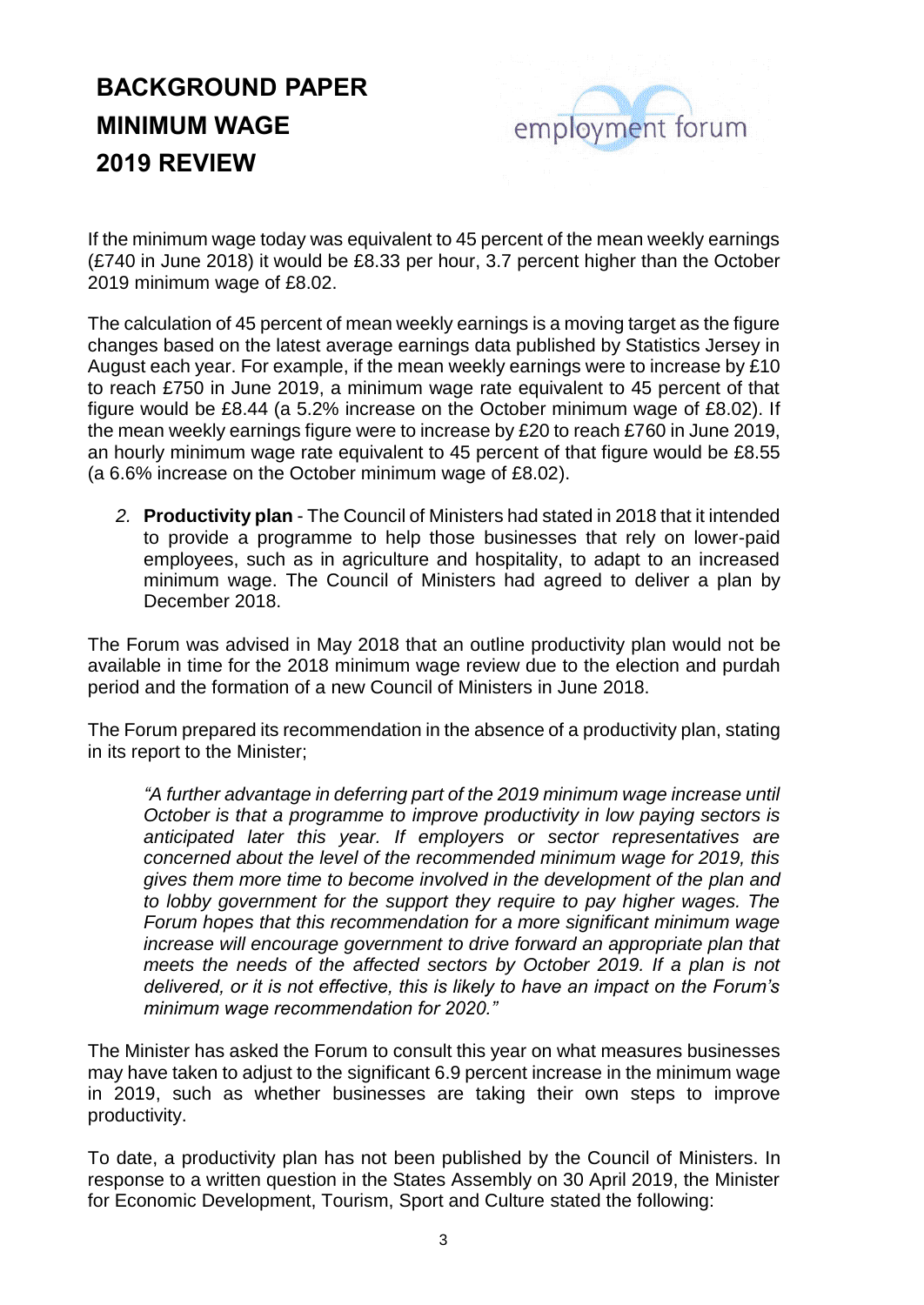

*"The report (the Productivity Plan) is currently being finalised and I will be arranging meetings, before the end of this second quarter, with the Minister for Treasury and Resources and the Minister for Social Security, with whom I met last year to discuss the early considerations, to discuss the Productivity Plan and determine how to take the recommendations forward… The Productivity Plan will seek to develop ways in which productivity can be improved in the lower paid sectors, specifically the agriculture, hospitality and retail sectors. This is part of the wider development of productivity proposals that will be developed as part of the Economic Framework."*

In this review, the Forum will seek the views of stakeholders on the decision to achieve a higher overall increase by applying two minimum wage increases in 2019 and will ask what measures businesses may have taken to adjust to the significant 6.9 percent increase in 2019. In addition, the Forum is seeking comments on the trainee rates and the maximum amounts that may be offset for accommodation and food.

The Minister has directed the Forum to present its recommendation by the end of September 2019, for any new rates to come into force in 2020. All of the Forum's previous minimum wage recommendations are on the States website**<sup>1</sup>** . The latest minimum wage rates are in Table 1.

|                                                                      | April  | April   | October |
|----------------------------------------------------------------------|--------|---------|---------|
|                                                                      | 2018   | 2019    | 2019    |
| Minimum Wage (per hour)                                              | £7.50  | £7.88   | £8.02   |
| Trainee Rate Year 1 (per hour)                                       | £5.63  | £5.91   | £6.02   |
| Trainee Rate Year 2 (per hour)                                       |        | £6.90   | £7.02   |
| Maximum weekly offset against minimum wage for accommodation         | £82.12 | £86.23  | £87.78  |
| Maximum weekly offset against minimum wage for accommodation & food  |        | £114.94 | £117.01 |
| Maximum weekly offset against trainee rates for accommodation        | £61.59 | £64.67  | £65.84  |
| Maximum weekly offset against trainee rates for accommodation & food | £82.10 | £86.21  | £87.76  |

### **Table 1 – Jersey minimum wage rates and offsets**

### **Minimum wage, living wage and UK 'national living wage'**

It is important to highlight the distinction between the minimum wage, the living wage and the UK 'national living wage'. There has been some confusion about these different rates of pay and so the Forum considers that it would be helpful to clarify the differences again this year.

**Minimum wage** – In Jersey, this requirement is set out in the Employment Law and the current rate is £7.88 per hour (increasing to £8.02 on 1 October 2019). Generally, the setting of a statutory minimum wage rate takes into account factors including

-

<sup>1</sup> [www.gov.je/minimumwage](http://www.gov.je/minimumwage)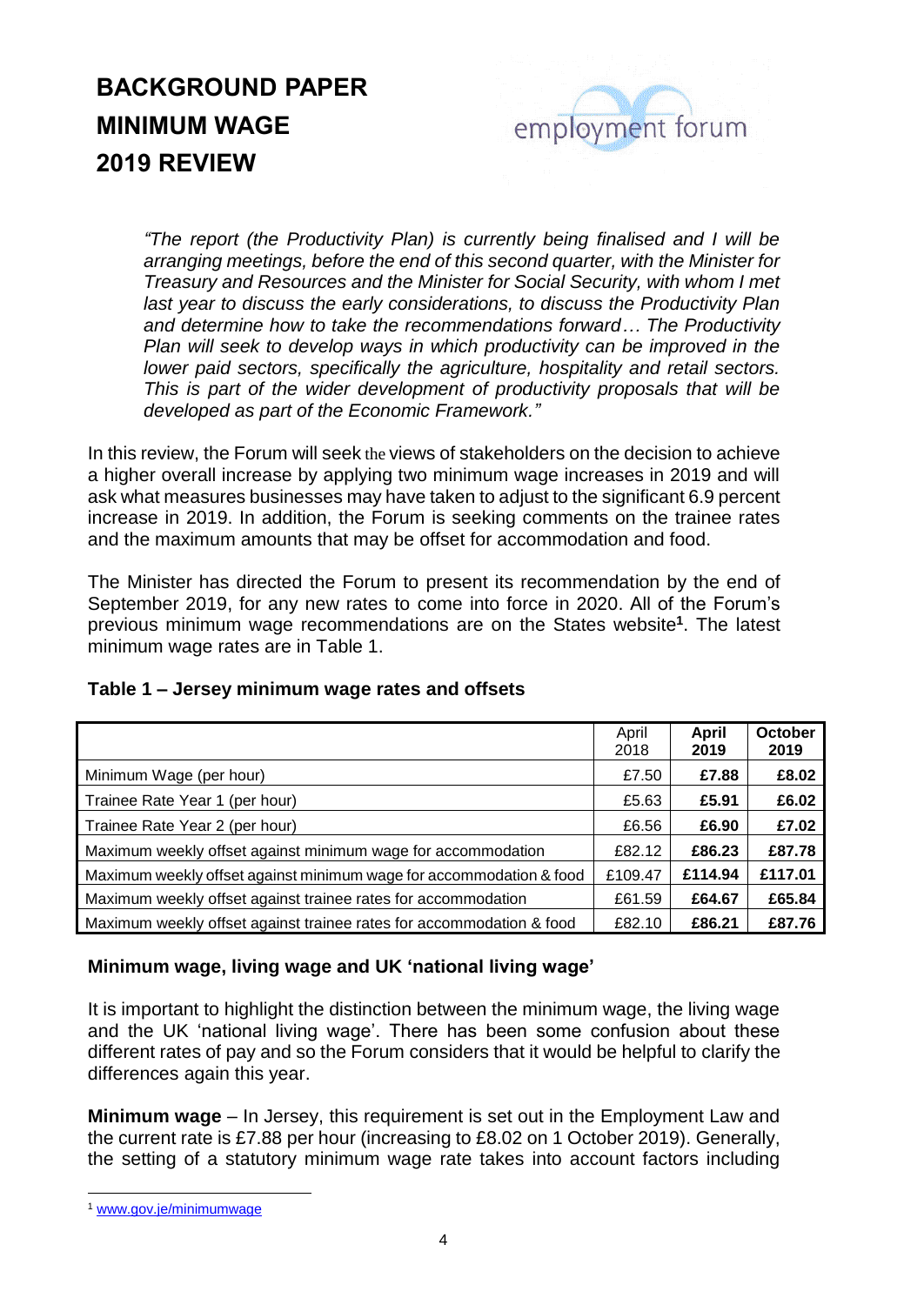

competitiveness, economic forecasts and the labour market. The minimum wage is intended to remove the worst cases of low pay whilst taking into account business realities and supporting a competitive economy. It also sets a minimum standard in the employment relationship and establishes a level playing field between employers, irrespective of their size and sector. The Forum is directed annually by the Minister to consult and make recommendations in respect of the Jersey minimum wage and has statutory obligations in this regard under the Employment Law.

**Living wage** - A living wage is a different concept from a minimum wage because it is a voluntary benchmark, rather than a legally enforceable minimum level of pay. Unlike the minimum wage, the cost of living features heavily in decisions about the living wage. In Jersey, the voluntary living wage is set by local charity Caritas and the rate from 1 April 2019 is £10.55 per hour. It is outside of the Forum's remit to consider a living wage for Jersey. The Living Wage Foundation sets a voluntary living wage for the UK by reference to the cost of living.

**National living wage** - Despite the label, the 'national living wage' is in fact one of the UK's minimum wage rates set by the Low Pay Commission. It is distinct from a living wage in that it is essentially a premium minimum wage rate - currently set at £8.21 - for workers over age 25. Section 3 provides more information about how the national living wage differs from the other rates of minimum wage in the UK.

### **SECTION 3 – Minimum wages in other jurisdictions**

### **United Kingdom**

The 'National Living Wage' increased from £7.83 to £8.21 from 1 April 2019. The Low Pay Commission's (LPC) remit for recommending increases to the national living wage is different from its remit for recommending increases to the other four minimum wage rates (see Table 2). The national living wage is increased based on the objective to reach 60 per cent of median earnings by 2020, subject to sustained economic growth, with an inherent acceptance that there will be some negative impact on jobs. However, the remit for the LPC in recommending increases to the other four minimum wage rates continues to include the need to protect as many lowpaid workers as possible without damaging jobs or the economy.

The level of the median earnings in 2020 is uncertain and so wage forecasts are used to calculate the likely rate. Since the announcement of the national living wage in July 2015, wage forecasts have fallen. The latest estimate is that a national living wage set at 60 percent of median earnings in 2020 would be around £8.67.<sup>2</sup>

<sup>-</sup><sup>2</sup> <https://minimumwage.blog.gov.uk/2019/03/18/the-low-pay-commissions-2019-consultation-is-live/>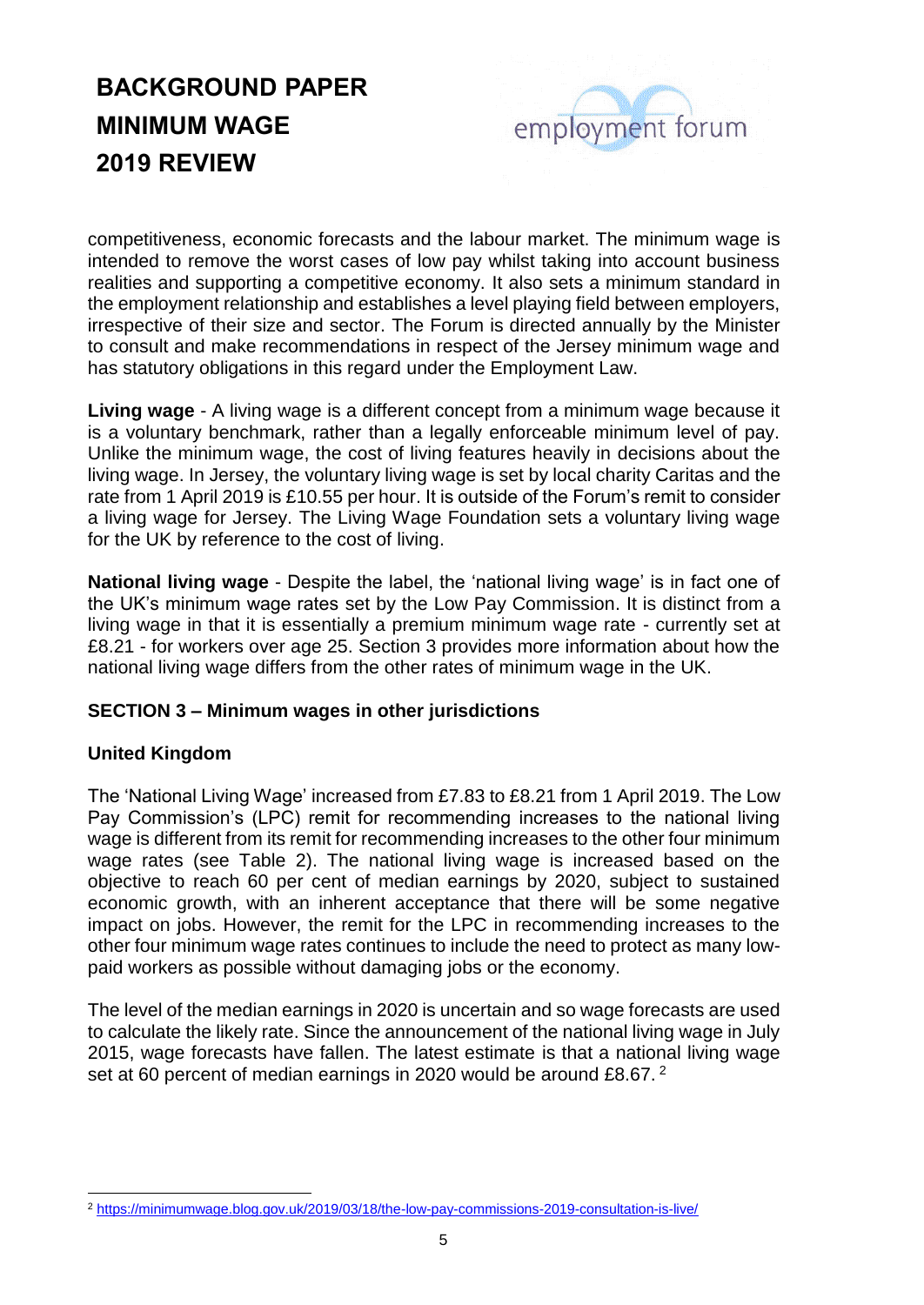

#### **Table 2 – Minimum wage rates in the UK**

| Rate                        | Age range                                | <b>Hourly rate</b> | <b>Hourly rate</b> | $\frac{0}{0}$    |
|-----------------------------|------------------------------------------|--------------------|--------------------|------------------|
|                             |                                          | from 1/04/18       | from 1/04/19       | increase         |
| <b>National Living Wage</b> | $25+$                                    | £7.83              | £8.21              | 4.9              |
| Adult minimum wage          | $21 - 24$                                | £7.38              | £7.70              | 4.3              |
| Youth development           | $18 - 20$                                | £5.90              | £6.15              | 4.2              |
| Young person                | $16 - 17$                                | £4.20              | £4.35              | 3.6              |
| Apprentice                  | Aged 16-18 or 19+<br>in their first year | £3.70              | £3.90              | $\overline{5.4}$ |

### **Isle of Man**

Following consultation in 2018, the Isle of Man's independent Minimum Wage Committee recommended increases to the five minimum wage rates, to apply from 1 October 2018. The recommendations included a minimum wage of £7.85 for workers over age 25 and lower rates for younger workers and trainees. The Isle of Man Government accepted some of the Committee's recommendations but decided that two of the age restricted rates should be removed so that all workers aged 18 and over must be paid £7.85 per hour, except for trainees.<sup>3</sup>

The minimum wage rates in the Isle of Man are shown in Table 3. Separate minimum wage rates for agricultural workers are set by the Isle of Man's Agricultural Wages Board.<sup>4</sup>

| Rate               | Age range                                  | <b>Hourly</b><br>rate | <b>Hourly</b><br>rate | $\frac{0}{0}$ |
|--------------------|--------------------------------------------|-----------------------|-----------------------|---------------|
|                    |                                            | from 1/06/17          | from 1/10/18          | increase      |
| Minimum wage       | $25+$                                      | £7.50                 | £7.85                 | 4.7           |
| Minimum wage       | $21 - 24$                                  | £7.20                 | £7.85                 | 9.0           |
| Minimum wage       | 18-20                                      | £6.85                 | £7.85                 | 14.6          |
| Trainee (6 months) | $21+$                                      | £6.85                 | £6.95                 | 1.5           |
| Young person       | Over<br>compulsory<br>school age, under 18 | £5.70                 | £5.85                 | 2.6           |

#### **Table 3 – Minimum wage rates in the Isle of Man**

#### **Guernsey**

1

Following consultation in 2018, the Committee for Employment and Social Security proposed a minimum wage of £8.10 to apply from 1 January 2019. The changes are shown in Table 4. The Committee also intends to link minimum wage rates to 60 percent of median earnings over the next five years and to equalise the adult rate and young person's rate by 2023.

<sup>3</sup> <https://www.gov.im/categories/working-in-the-isle-of-man/employment-rights/minimum-wage/>

<sup>4</sup> <https://www.gov.im/categories/business-and-industries/agriculture/agricultural-wages-board/>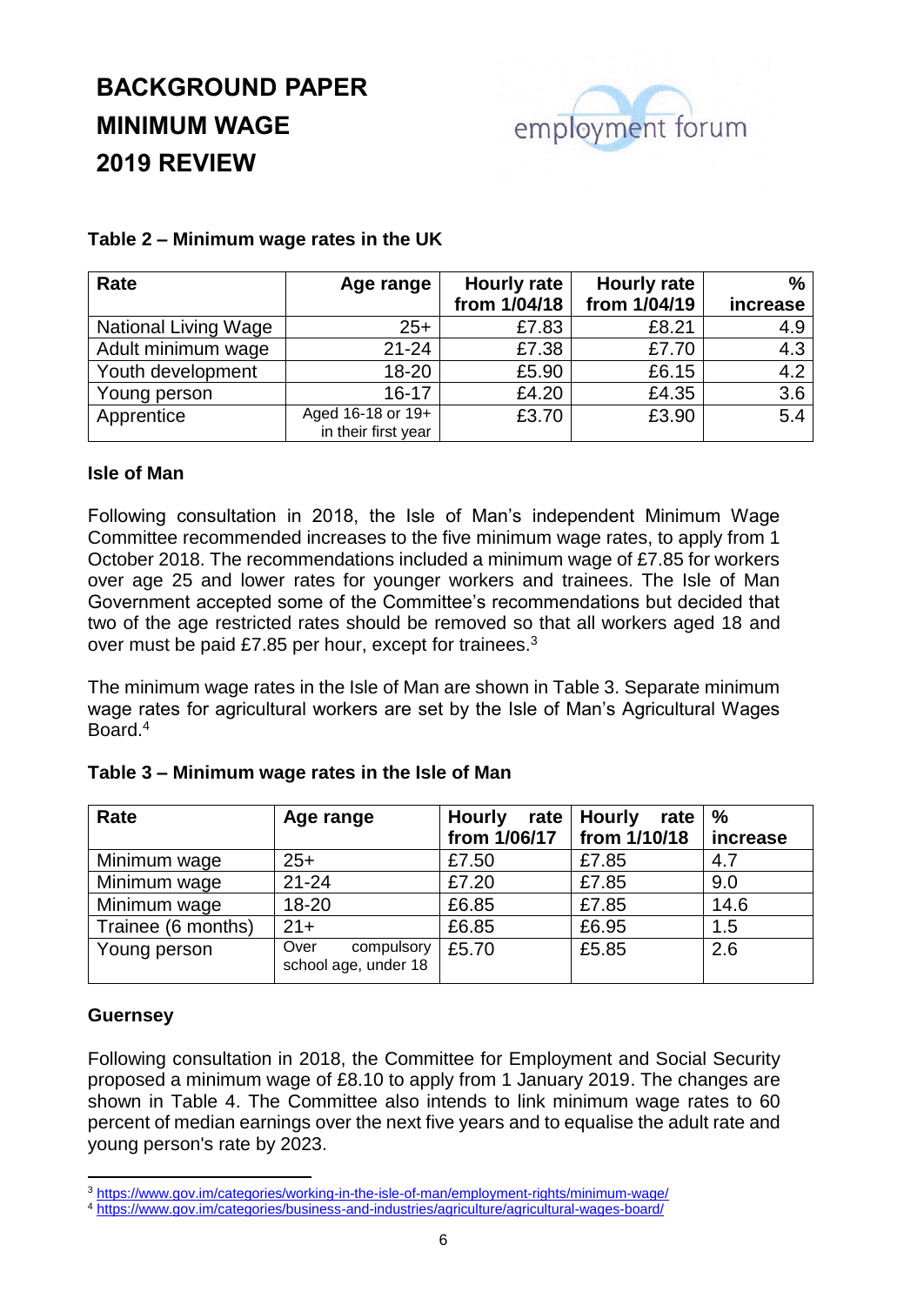

The maximum offsets against the minimum wage were increased to £78 per week for accommodation (up £3 per week) and £109 per week for accommodation and food (up £4 per week) from 1 January 2019.

### **Table 4 – Minimum wage rates in Guernsey**

| Rate         | Age range | Hourly rate<br>from 01/01/18 | Hourly rate<br>from 01/01/19 | % increase |
|--------------|-----------|------------------------------|------------------------------|------------|
| Minimum wage | $18+$     | £7.75                        | £8.10                        | 4.5        |
| Young person | $16 - 17$ | £7.05                        | £7.50                        | 6.4        |

### **SECTION 4 – Summary of previous minimum wage recommendation**

### *Consultation*

The Forum consulted during the period 11 June to 27 July 2018 and received 216 written responses from a range of respondent types including employees, employers, trade unions, employers' associations and independent bodies. Some of the written responses count as a single response but represent the views of a group or organisation rather than an individual respondent, including the Jersey Farmers' Union, the Jersey Chamber of Commerce, Unite the Union and the Jersey Branch of the Chartered Institute of Personnel and Development.

The consultation was circulated to those on the Forum's consultation database and was promoted via the States of Jersey website, social media and the Jersey Advisory and Conciliation Service newsletter. The survey was available to complete online which included questions suitable for all types of respondents. Seven individual meetings were held with stakeholders during the period of the review and the Forum was provided with an update on the economic outlook, relevant statistics and the proposed programme to deliver productivity improvements in the lower-paid sectors.

### *Evidence*

The Forum took into account the consultation responses as well as the following evidence collected in 2018:

- The Fiscal Policy Panel (FPP) reported that the latest data for Jersey had been mainly positive with record high employment, low unemployment and a positive outlook for 2018 and 2019.
- There was still significant economic uncertainty in the medium term, the biggest challenge being the impact of Brexit on Jersey.
- The FPP reported that the local economy was likely to have seen little growth in 2017 and downgraded its estimate from 1 percent to essentially flat.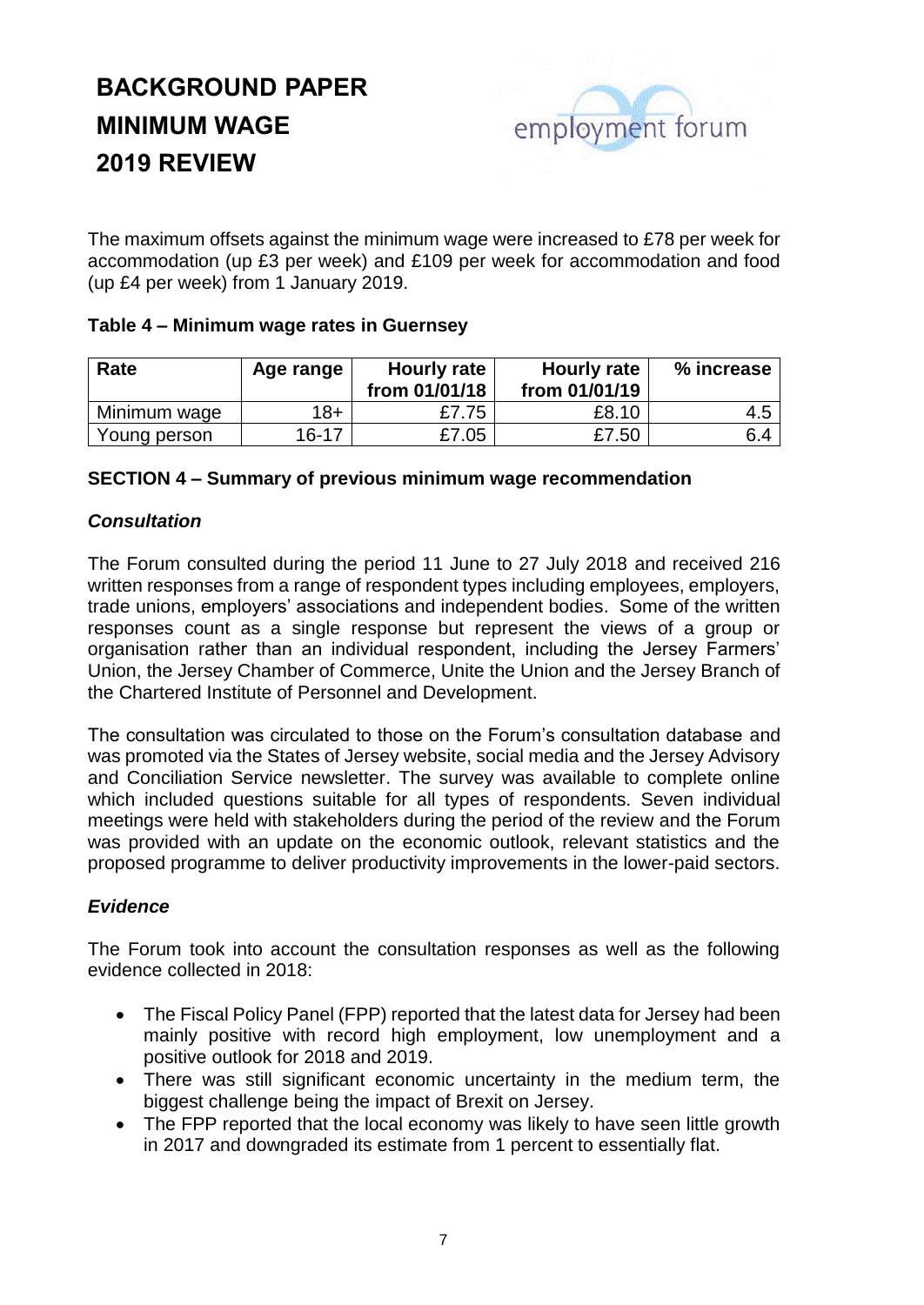

- The Business Tendency Survey (BTS) for June 2018 showed improvement in the key business activity indicators as well as increased optimism for the future.
- Employment had grown to the highest levels recorded to date, with an increase of 2.2 percent on the previous year and a rise in full-time employment.
- Employment had increased in most sectors up by 110 employees in hotels, restaurants and bars, up by 60 employees in wholesale and retail, but down by 80 employees in agriculture and fishing.
- The FPP had forecast employment growth at 1.5 percent in 2018, 1.0 percent in 2019 and flat in 2020.
- Registered unemployment in Jersey had fallen by 18 percent since the previous year and was at the lowest level since December 2008.
- Average earnings were 3.5 percent higher in June 2018 than in June 2017 the biggest increase since 2008.
- In the year to June 2018, average earnings had increased in hotels, restaurants and bars (4.3%) and in agriculture (5.7%), mainly driven by the 4.5 percent increase in the minimum wage in April 2018.
- The level of mean weekly earnings was £740, up from £730 in June 2017 a 1.4 percent increase compared to a 3.5 percent increase in the index itself.
- The RPI increased by 4.5 percent in the year to June 2017, compared to a 2.5 percent increase in the previous year.
- With a high RPI increase, average earnings had decreased in real terms in the year to June 2018 for the first time in six years.
- For 2019, the FPP had forecast earnings growth of 3.9 percent and an RPI increase of 3.4 percent.
- The highest minimum wage rates in other jurisdictions were;
	- o UK £7.83 from 1 April 2018 for over 25s.
	- o Isle of Man £7.85 from 1 October 2018 for over 25s.
	- o Guernsey £7.75 from 1 January 2018 for over 18s.
- Jersey's minimum wage applies to employees over age 16. The UK, Isle of Man and Guernsey all have lower rates for younger employees. For example, in the UK, 16 and 17 years olds were entitled to a lower rate of £4.20 per hour.
- Almost 2 in 3 (62%) of low paid jobs were in sectors that rely on competition with other jurisdictions; agriculture and fishing and hotels, restaurants and bars.
- Of the employers that responded to the consultation that paid £7.75 or less to some of their staff, 85 percent said that the minimum wage was 'about right'. Of the employees that responded to the consultation who earned £7.75 or less, 85 percent said that the minimum wage should be 'higher' or 'much higher'.

The Forum noted that there appeared to be more positive economic evidence to draw upon. Despite the 4.5 percent minimum wage increase in April 2018, the statistics showed little evidence of job losses. More people were employed in Jersey than ever before and unemployment continued to decrease.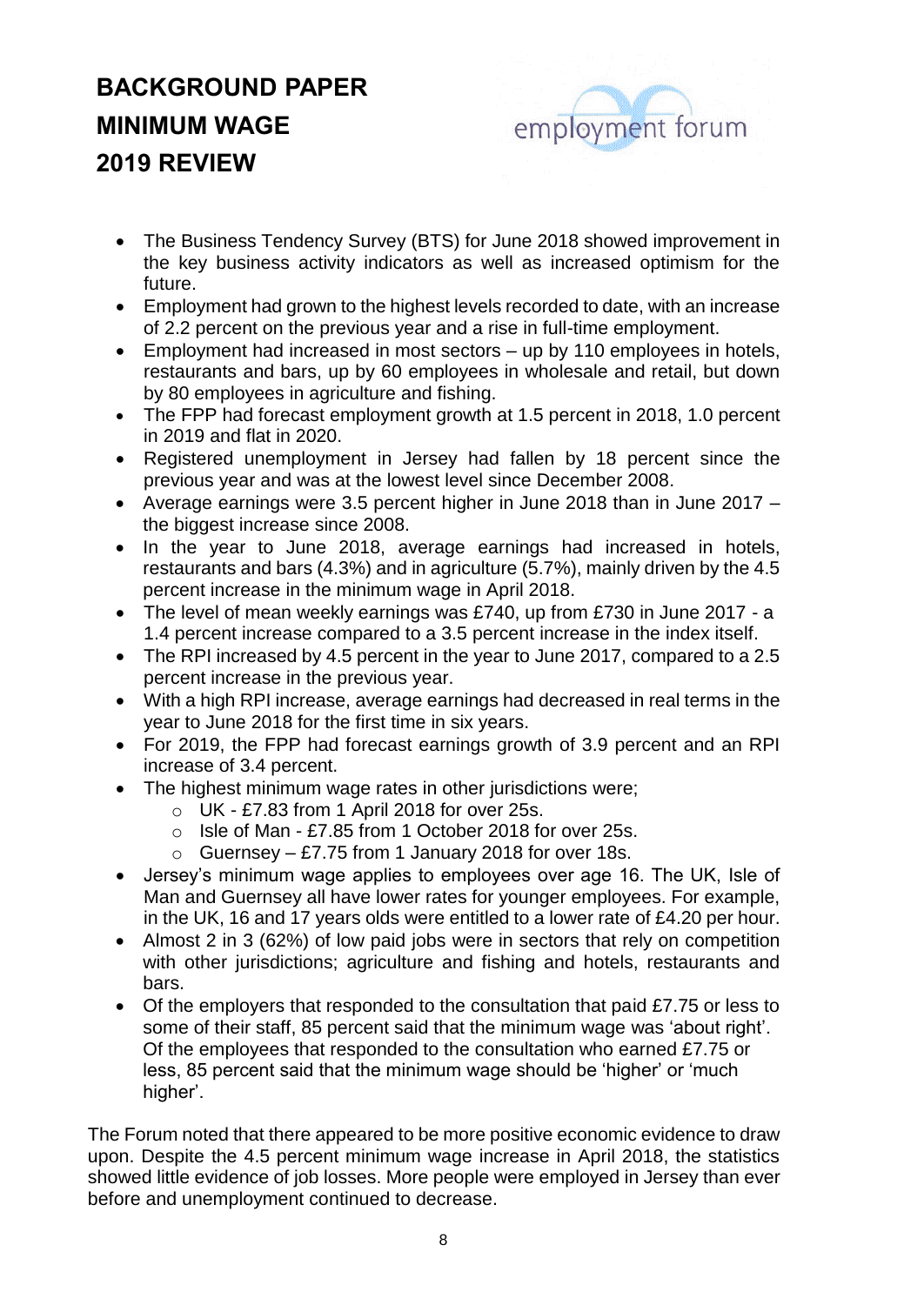

It was clear from the responses that employers were feeling the impact of external pressures more than in previous years, including the impact of Brexit and local taxes. The Forum noted that employers across the lower paying sectors were increasingly finding it difficult to recruit staff and that, in some cases, this was pushing up wages beyond the minimum wage.

A minimum wage increase in line with the latest RPI increase was strongly supported by stakeholders. Some were concerned that the minimum wage might increase far more than RPI given the political pressure. However, respondents had engaged more than in previous years with the likelihood of a significant increase and employers had reflected on methods they might use to cope with a more significant increase in wages.

### *Minimum wage*

The Forum recommended an overall increase of 6.9 percent to be applied in two stages. This decision provided an opportunity to achieve a greater overall increase in 2019 while saving on wage costs at potentially the busiest time in the season (April to October) for many employers in agriculture and hospitality. It also allowed businesses more time to adjust – a full year until the second increase in October 2019, as follows;

1. From 1 April 2019, a 5 percent increase (38 pence per hour) to £7.88 per hour.

A 5 percent increase was the highest percentage increase recommended by the Forum in ten years which exceeded the increases in earnings (by 1.5 percentage points) and prices (by 0.5 percentage points). Based on the June 2018 weekly earnings figures, this was equivalent to 42.6 percent of the level of mean weekly earnings.

3. From 1 October 2019, a 1.8 percent increase (14 pence per hour) to £8.02 per hour.

The second increase will provide an overall increase of 6.9 percent in 2019. Based on the June 2018 weekly earnings figures, a minimum wage rate of £8.02 per hour would be equivalent to 43.4 percent of the level of mean weekly earnings.

### *Trainee rates*

The Forum recommended that the 'Year 1' trainee rate should continue to be set at a rate equivalent to 75 percent of the minimum wage and the 'Year 2' trainee rate should continue to be set at a rate equivalent to 87.5 percent of the minimum wage. This means that each of the trainee rates will increase twice in 2019, as follows;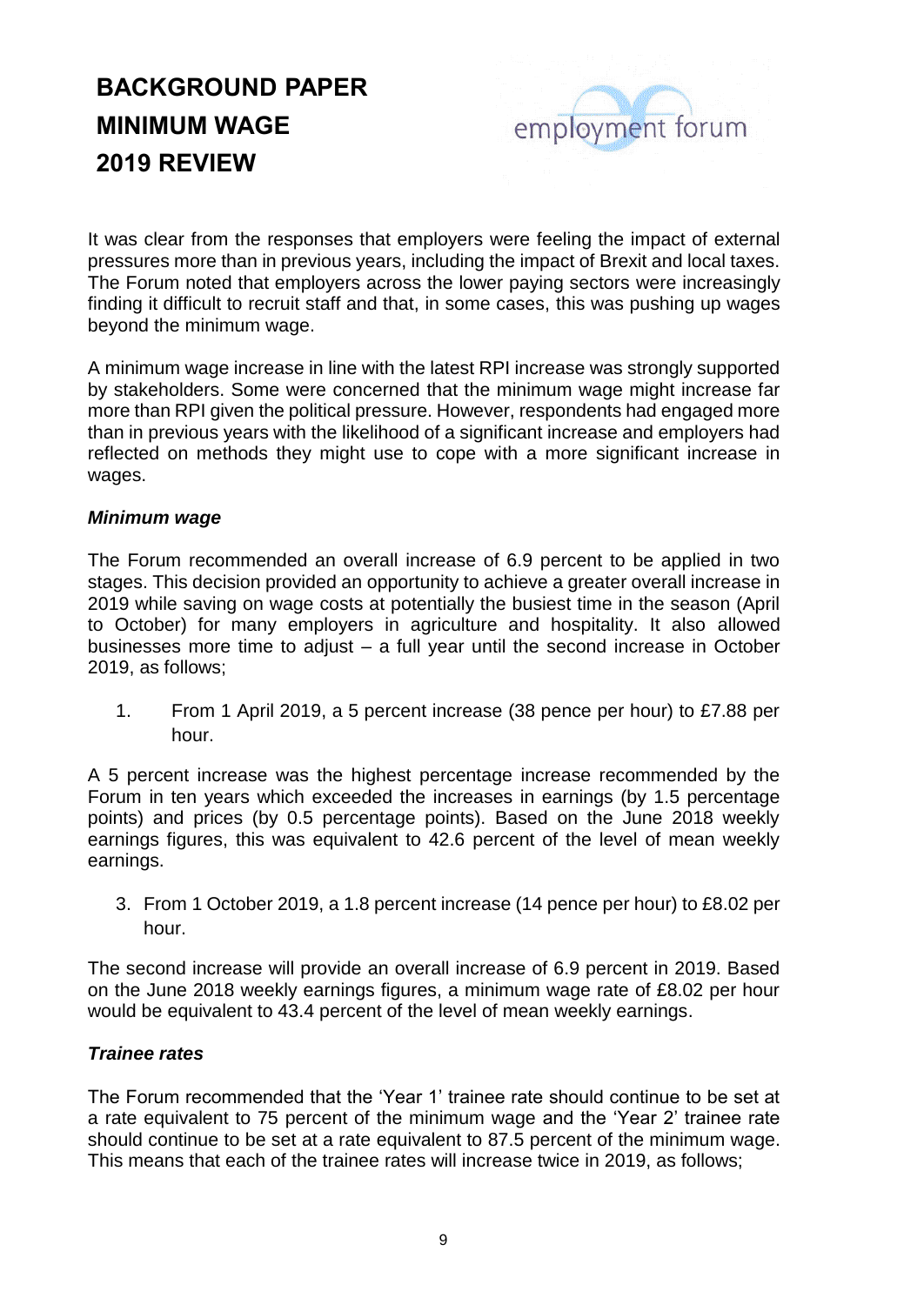

- 1. **1 April 2019** Year 1 trainee rate - £5.91 per hour Year 2 trainee rate - £6.90 per hour
- **2. 1 October 2019 –** Year 1 trainee rate - £6.02 per hour Year 2 trainee rate - £7.02 per hour

### **Offsets**

The Forum recommended that the maximum amounts that may be offset (i.e. deducted from wages) against the minimum wage each week where employees are provided with meals and accommodation, or accommodation alone, should continue to be increased proportionately to the minimum wage (a 6.9 percent increase overall, 5 percent on 1 April 2019 and the remaining 1.8 percent on 1 October 2019). The Forum also recommended that the maximum amounts that may be offset against the trainee rate should continue to represent 75 percent of the full offsets.

In its 2017 recommendation, the Forum had stated that it was unlikely to be able to make progress towards a significantly higher minimum wage unless action is taken to alleviate the impact on businesses in the two sectors that employ the majority of the minimum wage earners in Jersey, which are hospitality and agriculture. The Forum had previously suggested that a disproportionate increase in the offsets might help employers who provide tied accommodation to absorb a more significant increase in the minimum wage, while putting more money in employees' pockets, particularly those who pay private sector rents.

The Forum asked some additional questions in the 2018 survey about employers use of the offsets and found that proposing a disproportionate increase in the offsets to mitigate a significant increase in the minimum wage is likely to be a 'red herring'. In many cases the offsets are not being used by employers to their full capacity (not necessarily through choice) and it would make no difference to employers that cannot provide staff accommodation (e.g. cafes, restaurants and retailers). For these reasons, the Forum did not recommend a disproportionate increase in the offsets.

### *Minister's response*

The Minister accepted the Forum's recommendations and the minimum wage rates were increased accordingly from 1 April 2019 and will increase again on 1 October 2019.